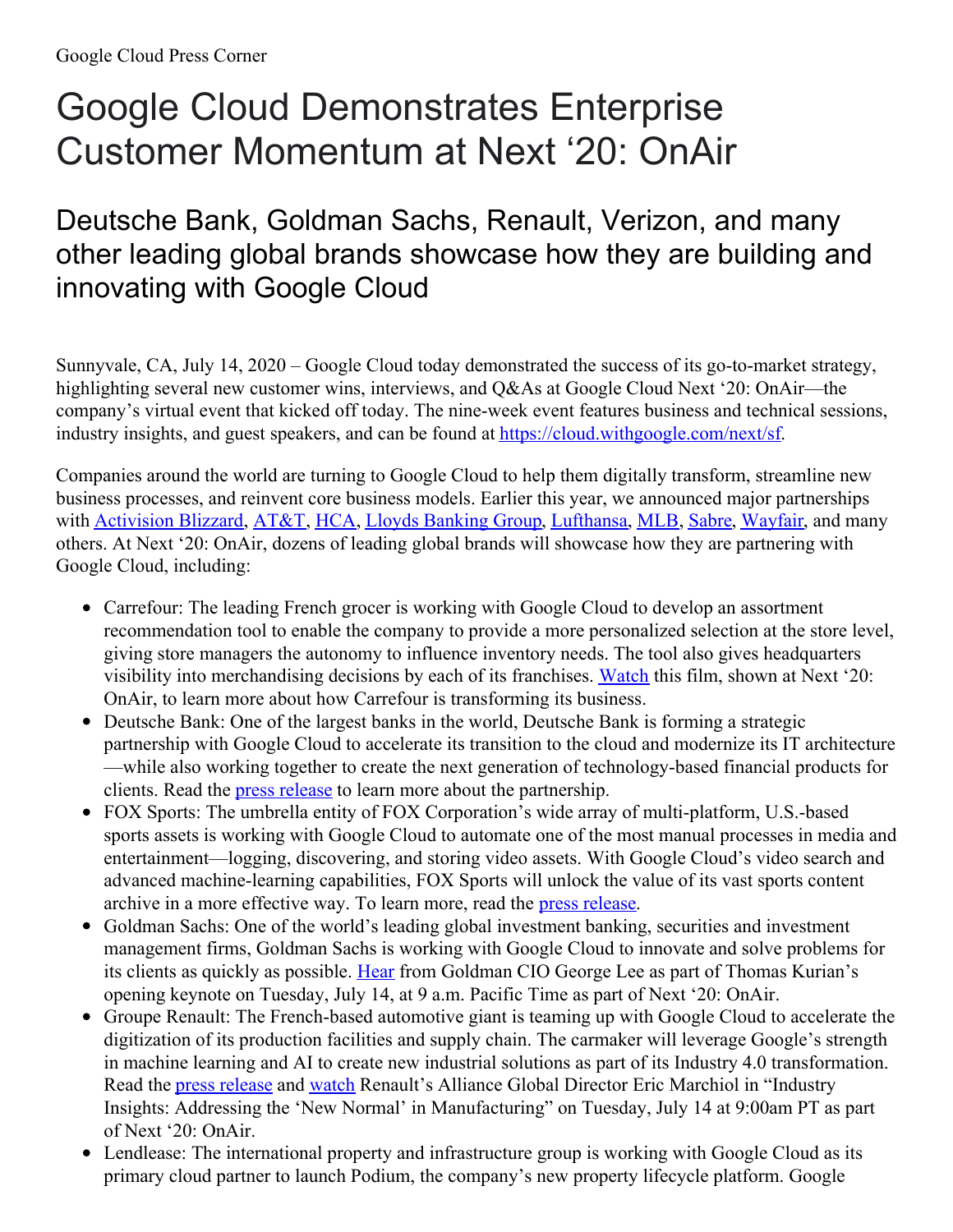Cloud provides Lendlease with the ability to deploy changes securely, and at speed, enabling the digitally focused company to improve the products and services it provides to teams and customers. Read the press [release](https://cloud.google.com/press-releases/2020/0630/lendlease-chooses-google-cloud) to learn more.

- ShareChat: India's largest Indic-language social media platform is fully migrating its infrastructure to Google Cloud. The move is enabling the platform to scale its business, improve efficiency, reduce costs, and enhance the overall performance of the app that serves more than 60 million monthly active users in 15 different Indian languages. To learn more, read the press [release](https://cloud.google.com/press-releases/sharechatmigratestogooglecloudtofulfillgrowthambitions).
- Telefónica: One of the largest telecommunications service providers in the world, Telefónica is partnering with Google Cloud to foster the country's digital transformation and advance 5G mobile edge computing. Telefónica's infrastructure, combined with Google Cloud's mobile edge platform, will deliver reliable and value-added 5G services to Spanish businesses and consumers. To learn more, read the press [release](https://cloud.google.com/press-releases/2020/0611/google-cloud-telefonica-partnership) or [watch](https://www.youtube.com/watch?v=ci0YFd-Vrng) the video.
- UNC "Heroes Health" Initiative: The University of North Carolina is announcing the availability of the "Heroes Health" Initiative, built on Google Cloud's [implementation](https://cloud.google.com/blog/topics/healthcare-life-sciences/fda-mystudies-comes-to-google-cloud) of the FDA's open-source MyStudies platform, to support healthcare workers' mental health. Google Cloud is also providing free credits from the [academic](https://edu.google.com/programs/credits/research/?modal_active=none) research credits program to allow the app to scale based on demand. To learn more, read the **[blog](https://cloud.google.com/blog/topics/customers/supporting-the-heroes-health-app)**.
- Verizon: Verizon is piloting Google Cloud Contact Center Artificial Intelligence (AI) to deliver more intuitive customer support through natural-language recognition, faster processing, and real-time customer service agent assistance. With Google Cloud Contact Center AI, Verizon is helping customers quickly find the answers to their questions while enabling agents to better assist with customer requests. To learn more, [read](https://cloud.google.com/press-releases/2020/0713/vz-google-announcement) the press release or [watch](https://www.youtube.com/watch?v=wyGzyoBq2fU) this video.

"The shift to digital is rapidly accelerating, and many organizations are using this critical moment to modernize so they can pivot quickly, optimize costs, and prepare for the future," said Thomas Kurian, CEO at Google Cloud. "Our mission is to accelerate our customers' ability to digitally transform and reimagine their businesses through data-powered innovation. We're honored to see organizations across every industry place their trust in Google Cloud, as we partner to solve real-world business problems."

Google Cloud will also be unveiling a number of new product innovations at Next '20: OnAir, including:

- [Multi-cloud](https://cloud.google.com/press-releases/2020/0714/bigqueryomni) analytics: BigQuery Omni, powered by Anthos, is a new, flexible multi-cloud analytics solution that lets customers cost-effectively access and securely analyze data across Google Cloud, Amazon Web Services (AWS) and Azure (coming soon). With BigQuery Omni, enterprises will have the flexibility they need to break down data silos and create actionable business insights, from a single user interface, all without having to pay expensive egress fees for moving data across other cloud providers to Google Cloud.
- Real-time [encryption](https://cloud.google.com/press-releases/2020/0714/new-capabilities-to-simplify-security-operations) in-use: Confidential VMs, now in Beta, is the first product in Google Cloud's Confidential Computing portfolio. Customers can run workloads in Google Cloud while ensuring the data is encrypted not only at rest and in transit, but while it's being processed as well. This in turn helps remove cloud adoption barriers for customers in highly regulated industries.
- New features for compliance [requirements](https://cloud.google.com/press-releases/2020/0714/new-capabilities-to-simplify-security-operations): Assured Workloads for Government will offer customers the ability to easily and quickly create controlled environments where U.S. data location and personnel access controls are automatically enforced in any of its U.S. cloud regions.

To tune-in to Next '20: OnAir, visit <https://cloud.withgoogle.com/next/sf>.

## **About Google Cloud**

Google Cloud provides organizations with leading infrastructure, platform capabilities and industry solutions.